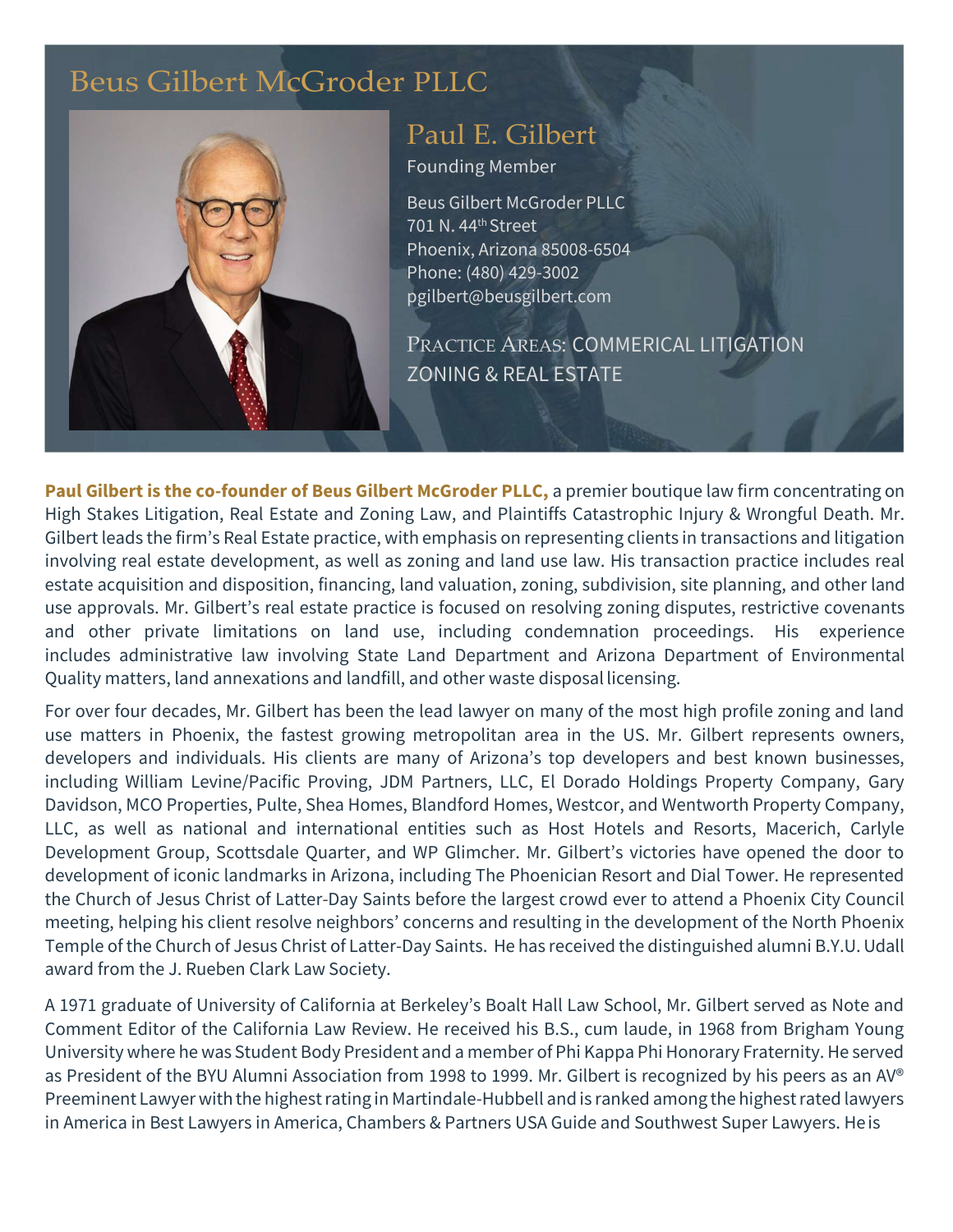admitted to practice before the United States District Court for Arizona and the Supreme Court of the State of Arizona.

Mr. Gilbert's support of his community is extensive. Among his many contributions, he has served as Chairman of the Arizona Chapter of The National Conference (formerly the National Association of Christians and Jews), Board of Director ofthe John C. Lincoln Foundation Board and Chairman ofthe Desert Mission Fund Drive where he led the Capital Campaign to raise \$2.5 million to expand the food bank. Mr. Gilbert led the committee to secure the Phoenix Asylum Shelter and represents the Human Services Campus for Homeless and Unemployed. To serve the legal community, Mr. Gilbert has chaired the Arizona Chapter of the J. Reuben Clark Law Society and been active in the State Bar of Arizona. He has been a panelist and speaker at State Bar seminars and for industry groups on topics related to real estate development, zoning and land use.

## ADMISSIONS:

U.S. District Court – District of Arizona | Supreme Court of the State of Arizona

## EDUCATION:

Brigham Young University - B.S., cum laude, 1968

Phi Kappa Phi Honorary Fraternity; Student Body President

University of California Berkeley, Boalt Hall - J.D., 1971; Note and Comment Editor, California Law Review

## Representative Matters

Original entitlement of The Phoenician Resort and recent expansion plan

- Expansion of the Wigwam Resort
- Numerous multifamily projects throughout the Valley

Entitlement of numerous high rise buildings, such as the Dial Tower

- Expansion and entitlement for religious institutions
- Metrocenter redevelopment
- Expansion of Desert Ridge Master Plan
- Entitlement of regional centers such as Scottsdale Quarter and Prasada
- Entitlement of large auto malls throughout the valley
- Entitlement of major master planned communities such as Belmont, Prasada and Estrella
- Leases on tribal lands
- Entitlement for mining operations
- Entitlement for corporate headquarters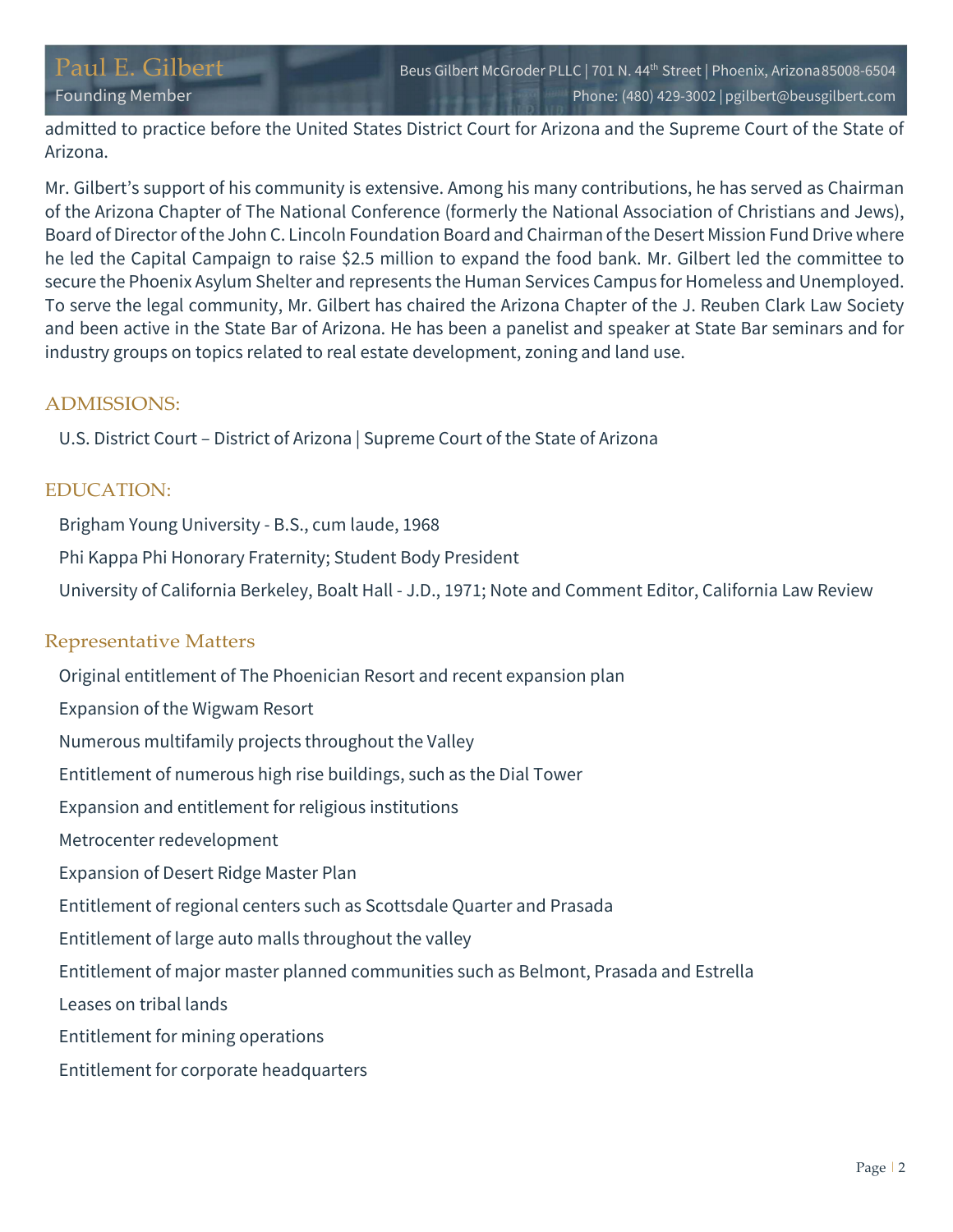#### Representative Clients

| <b>Adams Construction</b>                                                | Hancock Companies, LLC                     |
|--------------------------------------------------------------------------|--------------------------------------------|
| Americal Management Company, Inc.                                        | Hospice of The Valley                      |
| Arizona Diamondbacks                                                     | <b>Host Hotels &amp; Resorts</b>           |
| Arizona State University                                                 | Kaplan Management Company                  |
| Automatch USA, LLC                                                       | Ken and Randy Kendrick                     |
| <b>BBC Land</b>                                                          | Kornwasser Shopping Center Properties, LLC |
| Beckham Gumbin Ventures, LLC                                             | Lehman Brothers Holdings Inc.              |
| Panelist and speaker on Arizona State Bar<br><b>Association seminars</b> | Lennar Multifamily Communities, LLC        |
| Panelist and speaker on City and County                                  | <b>MCO Properties</b>                      |
| programs                                                                 | MCO Properties, Inc.                       |
| <b>Blandford Homes</b>                                                   | Parkland Development, LLC                  |
| <b>Blue Mountain Cafes</b>                                               | Pasternack & Associates                    |
| <b>Brigham Young University</b>                                          | Shea Homes                                 |
| Carlyle Development Group                                                | <b>Turf Paradise</b>                       |
| Church of Jesus Christ of Latter-Day Saints                              | <b>VIP Homes</b>                           |
| <b>DriveTime Automotive Group</b>                                        | Wentworth Property Company, LLC            |
| El Dorado Holdings Inc.                                                  | <b>Western States Lodging</b>              |
| Evergreen Devco                                                          | Wigwam Resort                              |
| Gary Davidson                                                            | WP Glimcher                                |

## Professional Distinctions

Ranked AV® Preeminent™ by Martindale Hubbell – AV® Preeminent ™ and BV® Distinguished™ are certification marks of Reed Elsevier Properties Inc., used in accordance with the Martindale-Hubbell certification procedures, standards and policies

Selected, Best Lawyers in America – 1993 to 2021; Lawyer of the Year for 2012, 2013, 2014 (Litigation – Land Use and Zoning)

Recognized, Chambers & Partners USA Guide (an annual listing of leading business lawyers in the world), Star Individual Attorney, Real Estate: Zoning/Land Use, 2004-2017

Selected, Southwest Super Lawyers, Top Rated Land Use and Zoning Attorney 2007 – 2011, 2017-2020 Recipient, Jesse Udall Distinguished Service Award, Arizona Chapter of the J. Reuben Clark Law Society,2015